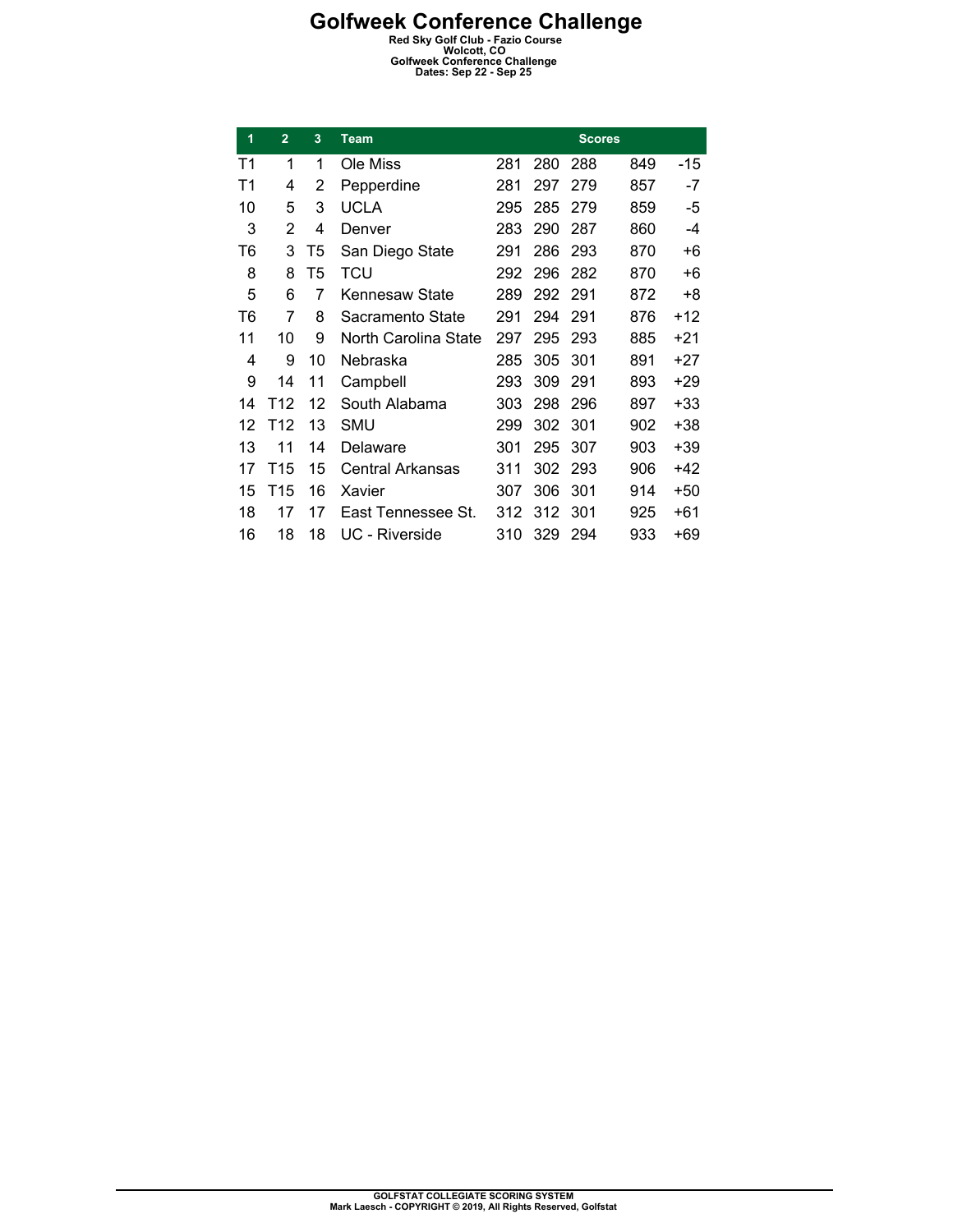| <b>Start</b>    | <b>Finish</b>   | <b>Player</b><br>Team  |                         |    |    |    | <b>Scores</b> |       |
|-----------------|-----------------|------------------------|-------------------------|----|----|----|---------------|-------|
| 2               | 1               | Anna Zanusso           | Denver                  | 68 | 69 | 68 | 205           | $-11$ |
| T7              | 2               | Alexa Melton           | Pepperdine              | 68 | 71 | 68 | 207           | -9    |
| T <sub>9</sub>  | 3               | Emma Spitz             | <b>UCLA</b>             | 73 | 67 | 68 | 208           | -8    |
| T <sub>9</sub>  | T <sub>4</sub>  | Sabrina Iqbal          | <b>TCU</b>              | 70 | 70 | 69 | 209           | $-7$  |
| T <sub>3</sub>  | T4              | Siti Shaari            | South Alabama           | 72 | 66 | 71 | 209           | $-7$  |
| T7              | T4              | Sara Kjellker          | San Diego State         | 71 | 68 | 70 | 209           | $-7$  |
| 1               | 7               | Andrea Lignell         | Ole Miss                | 69 | 67 | 74 | 210           | $-6$  |
| T <sub>3</sub>  | T <sub>8</sub>  | Meva Schmit            | <b>Kennesaw State</b>   | 69 | 69 | 73 | 211           | $-5$  |
| T <sub>3</sub>  | T8              | Pi-Lillebi Hermansson  | Ole Miss                | 70 | 68 | 73 | 211           | $-5$  |
| T <sub>11</sub> | T <sub>8</sub>  | Momoka Kobori          | Pepperdine              | 67 | 75 | 69 | 211           | $-5$  |
| T <sub>19</sub> | 11              | Kennedy Swann          | Ole Miss                | 72 | 73 | 68 | 213           | $-3$  |
| T <sub>11</sub> | T <sub>12</sub> | Alison Armstrong *     | Denver                  | 71 | 71 | 73 | 215           | $-1$  |
| T <sub>11</sub> | T <sub>12</sub> | Julia Johnson          | Ole Miss                | 70 | 72 | 73 | 215           | $-1$  |
| T <sub>3</sub>  | T <sub>12</sub> | Tereza Melecka         | East Tennessee St.      | 67 | 71 | 77 | 215           | $-1$  |
| T <sub>19</sub> | T <sub>12</sub> | <b>Trinity King</b>    | <b>TCU</b>              | 72 | 73 | 70 | 215           | $-1$  |
| T39             | T16             | Jennie Park            | <b>TCU</b>              | 75 | 73 | 68 | 216           | E     |
| T <sub>23</sub> | T16             | Annabel Wilson         | <b>UCLA</b>             | 76 | 70 | 70 | 216           | E     |
| T <sub>29</sub> | T18             | Emilie Paltrinieri     | <b>UCLA</b>             | 74 | 73 | 70 | 217           | $+1$  |
| T <sub>29</sub> | T <sub>18</sub> | Yuki Yoshihara *       | <b>UCLA</b>             | 73 | 74 | 70 | 217           | $+1$  |
| T29             | T20             | <b>Tess Blair</b>      | Sacramento State        | 75 | 72 | 71 | 218           | $+2$  |
| T <sub>15</sub> | T <sub>20</sub> | <b>Stacey White</b>    | Campbell                | 68 | 75 | 75 | 218           | $+2$  |
| T <sub>11</sub> | T20             | Nishtha Madan          | Sacramento State        | 72 | 70 | 76 | 218           | $+2$  |
| T <sub>17</sub> | T <sub>20</sub> | Ellen Hutchinson-Kay * | Ole Miss                | 71 | 73 | 74 | 218           | $+2$  |
| T45             | T24             | <b>Tai Anudit</b>      | Kennesaw State          | 72 | 78 | 69 | 219           | $+3$  |
|                 | T24             | <b>Ariane Klotz</b>    |                         | 70 | 78 | 71 |               | $+3$  |
| T39             |                 |                        | Delaware                | 69 | 77 | 73 | 219           | $+3$  |
| T <sub>23</sub> | T24             | Mary Weinstein         | Denver                  |    |    |    | 219           | $+3$  |
| T <sub>29</sub> | T <sub>24</sub> | Reese Guzman           | Pepperdine              | 74 | 73 | 72 | 219           |       |
| T19             | T <sub>24</sub> | <b>Bernice llas</b>    | San Diego State         | 73 | 72 | 74 | 219           | $+3$  |
| T <sub>23</sub> | T <sub>29</sub> | Monika Hartl           | North Carolina State    | 69 | 77 | 74 | 220           | $+4$  |
| T42             | T <sub>29</sub> | Jessica Haraden *      | Nebraska                | 75 | 74 | 71 | 220           | $+4$  |
| T39             | T29             | Kate Smith             | Nebraska                | 70 | 78 | 72 | 220           | $+4$  |
| T <sub>53</sub> | T29             | <b>Emily Hawkins</b>   | Campbell                | 73 | 79 | 68 | 220           | +4    |
| T <sub>23</sub> | 33              | Megan Whittaker        | Nebraska                | 72 | 74 | 75 | 221           | $+5$  |
| T <sub>29</sub> | T34             | Erika Danielsson       | Denver                  | 73 | 74 | 75 | 222           | $+6$  |
| T <sub>23</sub> | T34             | Gioia Carpinelli       | San Diego State         | 72 | 74 | 76 | 222           | $+6$  |
| T <sub>17</sub> | T34             | Inja Fric              | North Carolina State    | 73 | 71 | 78 | 222           | $+6$  |
| <b>T51</b>      | T34             | Ty Akabane             | <b>UCLA</b>             | 72 | 79 | 71 | 222           | $+6$  |
| <b>T58</b>      | T34             | Jennifer Deng          | UC - Riverside          | 74 | 79 | 69 | 222           | $+6$  |
| T <sub>53</sub> | T39             | Pim-Orn Thitisup       | <b>Central Arkansas</b> | 77 | 75 | 71 | 223           | $+7$  |
| T42             | T39             | Natalie Ambruester     | North Carolina State    | 77 | 72 | 74 | 223           | $+7$  |
| T <sub>53</sub> | T39             | Alyson Bean            | Denver                  | 79 | 73 | 71 | 223           | $+7$  |
| T74             | T39             | Corinne Viden          | Sacramento State        | 74 | 82 | 67 | 223           | $+7$  |
| <b>T51</b>      | T39             | Mariel Galdiano        | <b>UCLA</b>             | 76 | 75 | 72 | 223           | $+7$  |
| T <sub>29</sub> | T <sub>39</sub> | Kennedy Pedigo         | SMU                     | 71 | 76 | 76 | 223           | $+7$  |
| T <sub>29</sub> |                 | T45 Fernanda Escauriza | San Diego State         | 75 | 72 | 77 | 224           | $+8$  |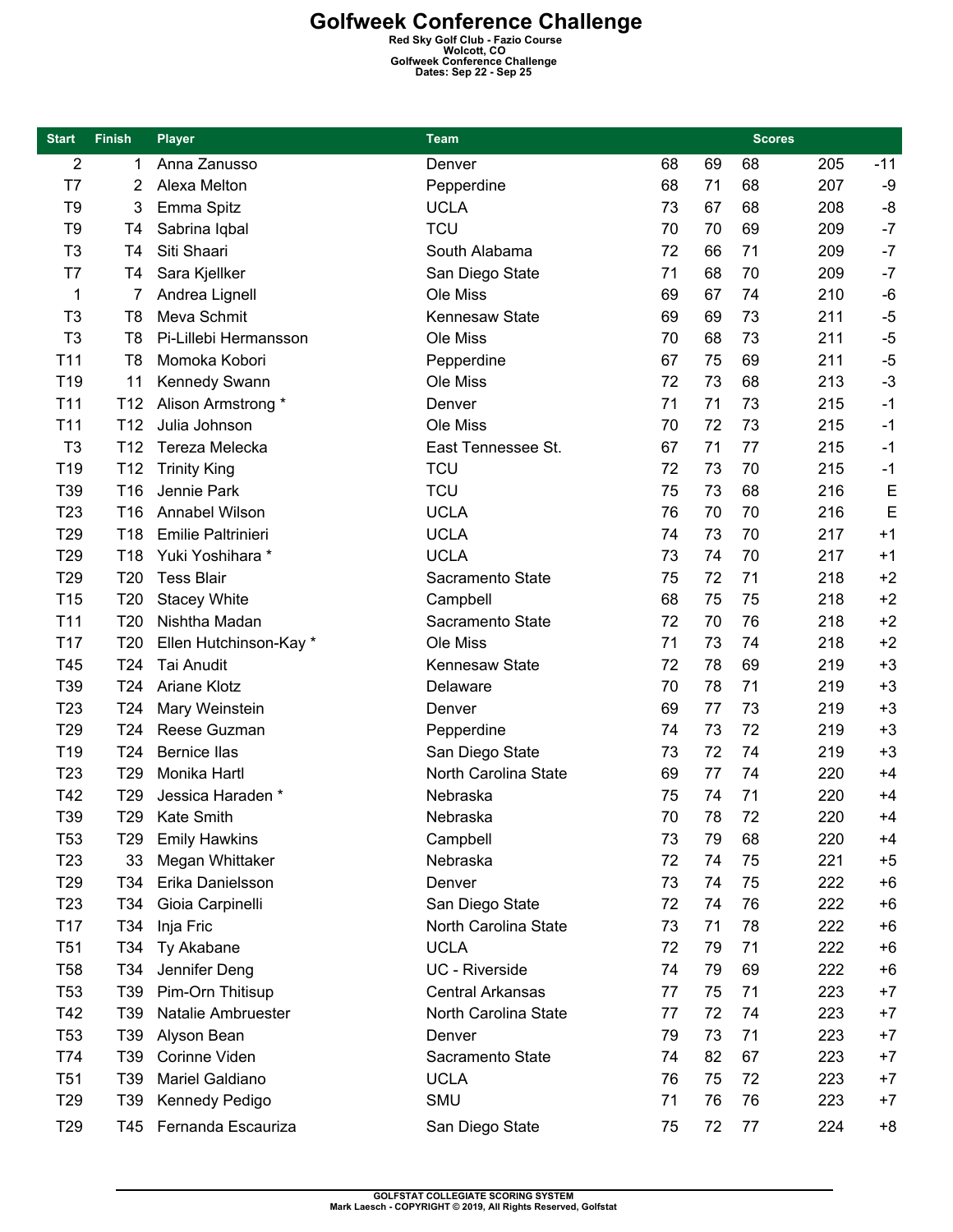| <b>Start</b>    | <b>Finish</b>   | <b>Player</b>            | <b>Team</b>             |    |    | <b>Scores</b> |     |       |
|-----------------|-----------------|--------------------------|-------------------------|----|----|---------------|-----|-------|
| T <sub>29</sub> | T45             | Sofie Babic              | Sacramento State        | 72 | 75 | 77            | 224 | $+8$  |
| T45             | T45             | Sifan He                 | Pepperdine              | 72 | 78 | 74            | 224 | $+8$  |
| T <sub>29</sub> | T48             | <b>Tania Nunez</b>       | <b>Central Arkansas</b> | 75 | 72 | 78            | 225 | $+9$  |
| <b>T58</b>      | T48             | Lea Klimentova           | North Carolina State    | 78 | 75 | 72            | 225 | $+9$  |
| T <sub>23</sub> | T48             | <b>Bella Kil</b>         | Kennesaw State          | 72 | 74 | 79            | 225 | $+9$  |
| <b>T58</b>      | T48             | <b>Clara Aveling</b>     | Kennesaw State          | 76 | 77 | 72            | 225 | $+9$  |
| T19             | T48             | Lexi Dart                | Delaware                | 73 | 72 | 80            | 225 | $+9$  |
| T45             | T <sub>53</sub> | Warda Rawof              | East Tennessee St.      | 76 | 74 | 76            | 226 | $+10$ |
| <b>T58</b>      | T <sub>53</sub> | Ana Paula Ramirez        | <b>SMU</b>              | 77 | 76 | 73            | 226 | $+10$ |
| <b>T58</b>      | T <sub>53</sub> | <b>April Ranches</b>     | San Diego State         | 76 | 77 | 73            | 226 | $+10$ |
| T45             | T <sub>53</sub> | Kathrine Chan*           | Pepperdine              | 72 | 78 | 76            | 226 | $+10$ |
| T42             | <b>T57</b>      | Mikayla Fitzpatrick      | Xavier                  | 74 | 75 | 78            | 227 | $+11$ |
| T15             | T <sub>57</sub> | Leah Herzog              | Nebraska                | 66 | 77 | 84            | 227 | $+11$ |
| <b>T58</b>      | T <sub>59</sub> | <b>Desiree Andersson</b> | Campbell                | 75 | 78 | 75            | 228 | $+12$ |
| T69             | T <sub>59</sub> | Anna Nordfors            | Campbell                | 77 | 78 | 73            | 228 | $+12$ |
| <b>T53</b>      | T <sub>59</sub> | Serena Shah              | <b>SMU</b>              | 74 | 78 | 76            | 228 | $+12$ |
| T <sub>53</sub> | T <sub>59</sub> | Belinda May              | South Alabama           | 74 | 78 | 76            | 228 | $+12$ |
| T74             | T63             | Elin Kumlin              | <b>Central Arkansas</b> | 78 | 78 | 73            | 229 | $+13$ |
| <b>T58</b>      | T63             | Thitaree Sakulbunpanich  | Delaware                | 80 | 73 | 76            | 229 | $+13$ |
| <b>T67</b>      | T63             | Andie Shukow             | Xavier                  | 78 | 76 | 75            | 229 | $+13$ |
| T <sub>29</sub> | T63             | Anna Cathrine Krekling   | Denver                  | 73 | 74 | 82            | 229 | $+13$ |
| T85             | T67             | <b>Megan Dennis</b>      | Pepperdine              | 79 | 81 | 70            | 230 | $+14$ |
| <b>T67</b>      | <b>T67</b>      | Ke'Asha Phillips         | Xavier                  | 80 | 74 | 76            | 230 | $+14$ |
| T76             | T67             | <b>Caroline Berge</b>    | South Alabama           | 80 | 77 | 73            | 230 | $+14$ |
| T45             | T67             | <b>Sydney Smith</b>      | Sacramento State        | 73 | 77 | 80            | 230 | $+14$ |
| T82             | T71             | Kayla Benge              | Xavier                  | 77 | 82 | 72            | 231 | $+15$ |
| T69             | T71             | Julie Hovland            | South Alabama           | 77 | 78 | 76            | 231 | $+15$ |
| T69             | T71             | <b>Faith Summers</b>     | <b>SMU</b>              | 81 | 74 | 76            | 231 | $+15$ |
| <b>T58</b>      | T71             | Noor Ahmed               | Nebraska                | 77 | 76 | 78            | 231 | $+15$ |
| T76             | 75              | Valeria Pacheco          | <b>TCU</b>              | 75 | 82 | 75            | 232 | $+16$ |
| T69             | 76              | Amy Kucera *             | Xavier                  | 76 | 79 | 78            | 233 | $+17$ |
| T76             | T77             | Tori Owens               | Kennesaw State          | 85 | 72 | 77            | 234 | $+18$ |
| 87              | T77             | <b>Pilar Berchot</b>     | North Carolina State    | 80 | 81 | 73            | 234 | $+18$ |
| T45             | T77             | Lene Sperling            | Delaware                | 78 | 72 | 84            | 234 | $+18$ |
| T69             | 80              | Chiara Tamburlini        | Ole Miss                | 79 | 76 | 80            | 235 | $+19$ |
| T79             | T81             | Carlota Garcia           | South Alabama           | 81 | 77 | 78            | 236 | $+20$ |
| T90             | T81             | Kayla Kwong              | UC - Riverside          | 80 | 85 | 71            | 236 | $+20$ |
| T82             | T83             | <b>Ping Huang</b>        | UC - Riverside          | 77 | 82 | 78            | 237 | $+21$ |
| T90             | T83             | Kornbongkoat Sararat     | East Tennessee St.      | 83 | 82 | 72            | 237 | $+21$ |
| T79             | T83             | Camila Moreno            | <b>Central Arkansas</b> | 81 | 77 | 79            | 237 | $+21$ |
| <b>T58</b>      | T86             | Sophie DiGesualdo        | SMU                     | 77 | 76 | 85            | 238 | $+22$ |
| T85             | T86             | Alice Sundberg           | Campbell                | 82 | 78 | 78            | 238 | $+22$ |
| T92             | T86             | Karley Whittington       | Central Arkansas        | 82 | 85 | 71            | 238 | $+22$ |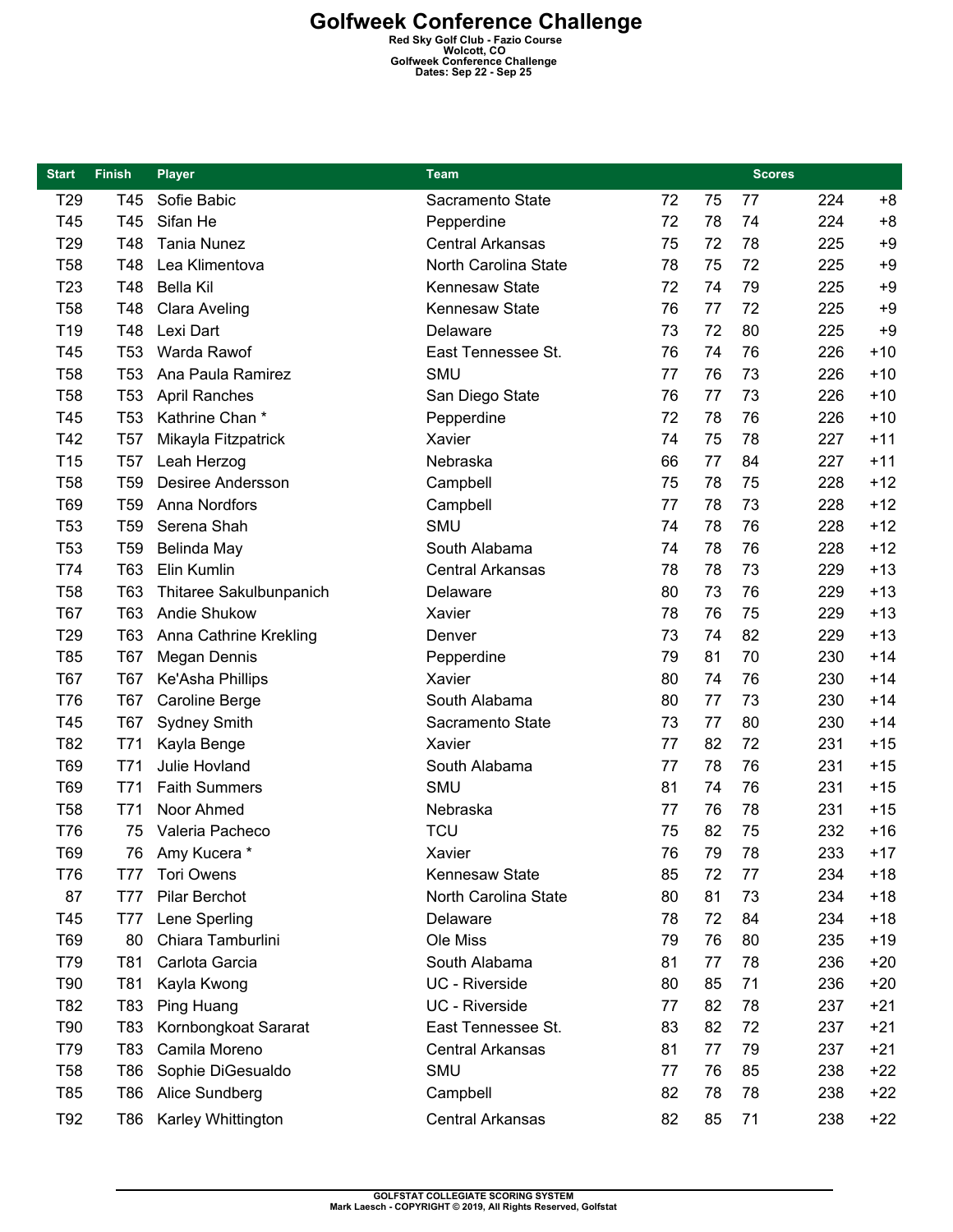| <b>Start</b> | <b>Finish</b> | <b>Player</b>       | <b>Team</b>        |    |    | <b>Scores</b> |     |       |
|--------------|---------------|---------------------|--------------------|----|----|---------------|-----|-------|
| T79          | T89           | Grace Do            | TCU                | 78 | 80 | 81            | 239 | $+23$ |
| 88           | T89           | Nicole Le           | UC - Riverside     | 79 | 83 | 77            | 239 | $+23$ |
| 89           | 91            | <b>Haley Thiele</b> | Nebraska           | 84 | 80 | 76            | 240 | $+24$ |
| T82          | 92            | Morgan Tinsley      | Xavier             | 78 | 81 | -83           | 242 | $+26$ |
| T92          | 93            | Nao Bando           | UC - Riverside     | 81 | 86 | 77            | 244 | $+28$ |
| 94           | 94            | Aashaka Desai       | Delaware           | 82 | 87 | 80            | 249 | $+33$ |
| 96           |               | T95 Parkha ljaz     | East Tennessee St. | 89 | 88 | 76            | 253 | $+37$ |
| 95           | T95           | Rimsha ljaz         | East Tennessee St. | 86 | 85 | 82            | 253 | $+37$ |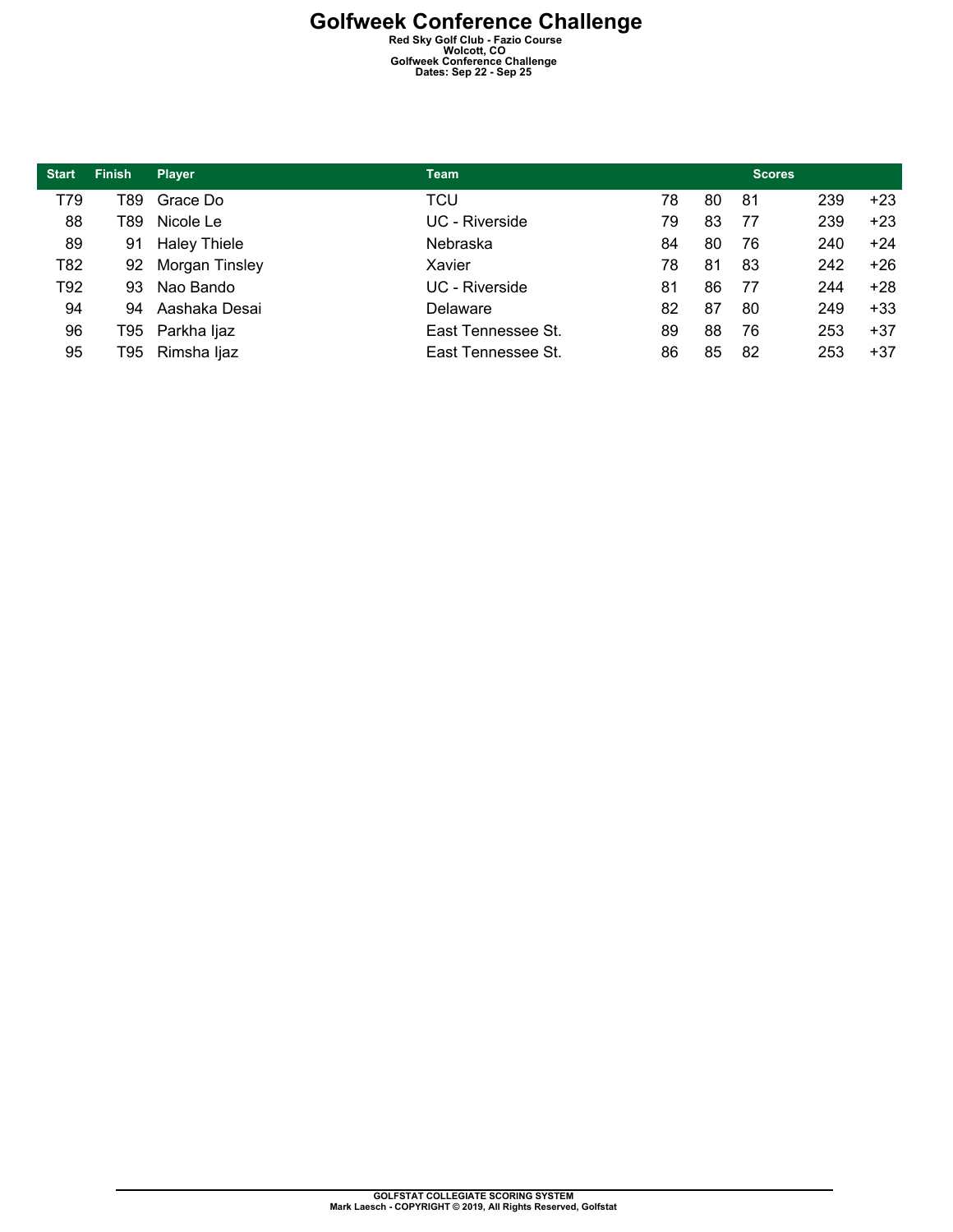### **Golfweek Conference Challenge**

**Red Sky Golf Club - Fazio Course Wolcott, CO Golfweek Conference Challenge Dates: Sep 22 - Sep 25** 

| Pos.                    | Team/Player (seed)         | Rd <sub>1</sub> | Rd <sub>2</sub> | Rd <sub>3</sub> | <b>Total</b> |
|-------------------------|----------------------------|-----------------|-----------------|-----------------|--------------|
| 1                       | <b>Ole Miss</b>            | 281             | 280             | 288             | 849          |
| $\boldsymbol{7}$        | Andrea Lignell (5)         | 69              | 67              | 74              | 210          |
| T8                      | Pi-Lillebi Hermansson (3)  | 70              | 68              | 73              | 211          |
| 11                      | Kennedy Swann (1)          | 72              | 73              | 68              | 213          |
| T12                     | Julia Johnson (4)          | 70              | 72              | 73              | 215          |
| 80                      | Chiara Tamburlini (2)      | 79              | 76              | 80              | 235          |
| 2                       | Pepperdine                 | 281             | 297             | 279             | 857          |
| $\overline{\mathbf{c}}$ | Alexa Melton (5)           | 68              | 71              | 68              | 207          |
| T8                      | Momoka Kobori (1)          | 67              | 75              | 69              | 211          |
| T24                     | Reese Guzman (2)           | 74              | 73              | 72              | 219          |
| T45                     | Sifan He (4)               | 72              | 78              | 74              | 224          |
| T67                     | Megan Dennis (3)           | 79              | 81              | 70              | 230          |
| 3                       | <b>UCLA</b>                | 295             | 285             | 279             | 859          |
| 3                       | Emma Spitz (1)             | 73              | 67              | 68              | 208          |
| T16                     | Annabel Wilson (3)         | 76              | 70              | 70              | 216          |
| T18                     | Emilie Paltrinieri (5)     | 74              | 73              | 70              | 217          |
| T34                     | Ty Akabane (2)             | 72              | 79              | 71              | 222          |
| T39                     | Mariel Galdiano (4)        | 76              | 75              | 72              | 223          |
| 4                       | Denver                     | 283             | 290             | 287             | 860          |
| $\mathbf{1}$            | Anna Zanusso (2)           | 68              | 69              | 68              | 205          |
| T24                     | Mary Weinstein (1)         | 69              | 77              | 73              | 219          |
| T34                     | Erika Danielsson (4)       | 73              | 74              | 75              | 222          |
| T39                     | Alyson Bean (3)            | 79              | 73              | 71              | 223          |
| T63                     | Anna Cathrine Krekling (5) | 73              | 74              | 82              | 229          |
| T <sub>5</sub>          | San Diego State            | 291             | 286             | 293             | 870          |
| T4                      | Sara Kjellker (2)          | 71              | 68              | 70              | 209          |
| T24                     | Bernice Ilas (4)           | 73              | 72              | 74              | 219          |
| T34                     | Gioia Carpinelli (1)       | 72              | 74              | 76              | 222          |
| T45                     | Fernanda Escauriza (3)     | 75              | 72              | 77              | 224          |
| <b>T53</b>              | April Ranches (5)          | 76              | 77              | 73              | 226          |
| T <sub>5</sub>          | <b>TCU</b>                 | 292             | 296             | 282             | 870          |
| T4                      | Sabrina Iqbal (1)          | 70              | 70              | 69              | 209          |
| T12                     | Trinity King (5)           | 72              | 73              | 70              | 215          |
| T16                     | Jennie Park (4)            | 75              | 73              | 68              | 216          |
| 75                      | Valeria Pacheco (3)        | 75              | 82              | 75              | 232          |
| T89                     | Grace Do (2)               | 78              | 80              | 81              | 239          |
| $\overline{7}$          | <b>Kennesaw State</b>      | 289             | 292             | 291             | 872          |
| T8                      | Meva Schmit (3)            | 69              | 69              | 73              | 211          |
| T24                     | Tai Anudit (1)             | 72              | 78              | 69              | 219          |
| T48                     | Clara Aveling (2)          | 76              | 77              | 72              | 225          |
| T48                     | Bella Kil (4)              | 72              | 74              | 79              | 225          |
| <b>T77</b>              | Tori Owens (5)             | 85              | 72              | 77              | 234          |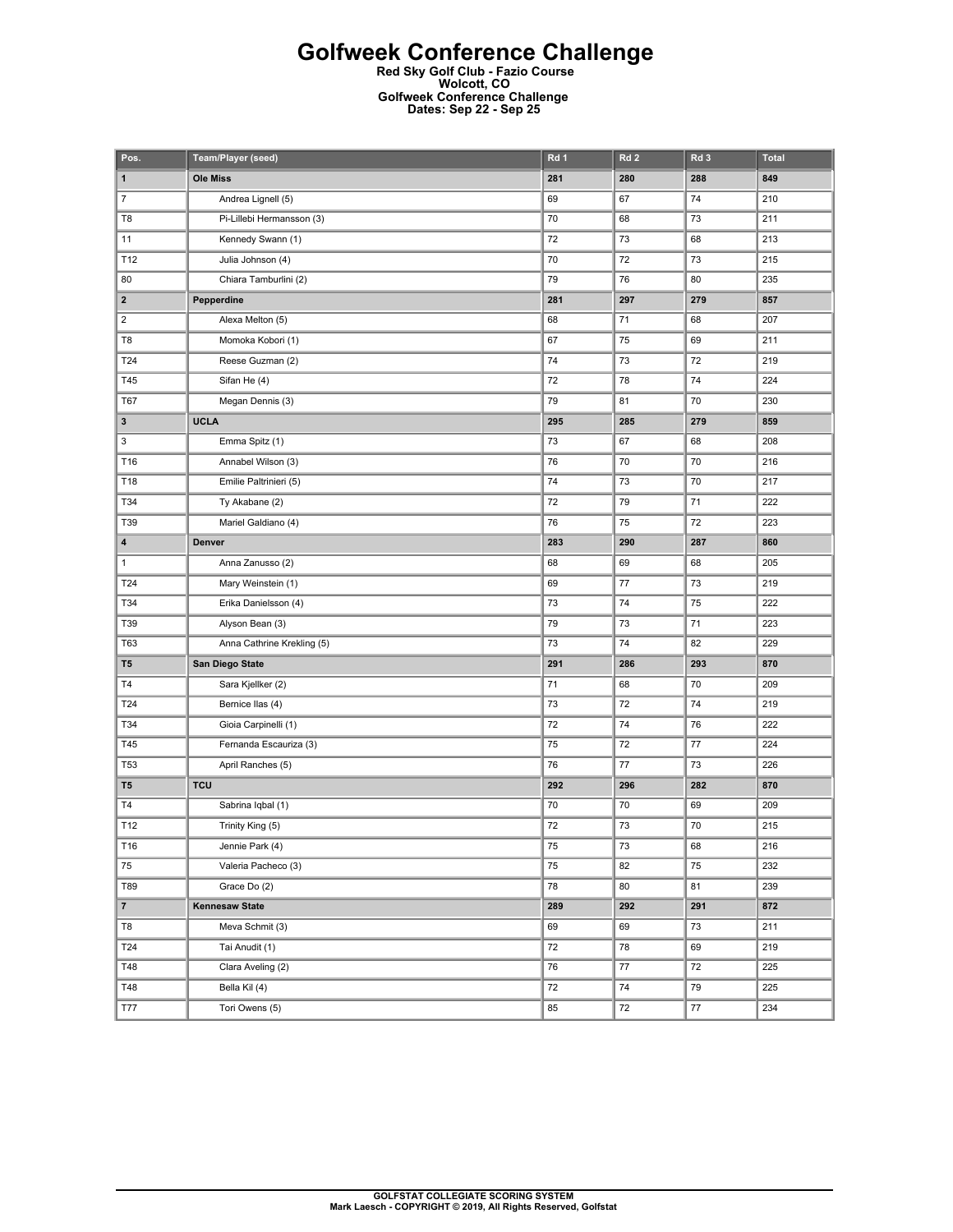| Pos.       | Team/Player (seed)          | Rd 1    | Rd <sub>2</sub> | Rd 3 | <b>Total</b> |
|------------|-----------------------------|---------|-----------------|------|--------------|
| 8          | <b>Sacramento State</b>     | 291     | 294             | 291  | 876          |
| T20        | Nishtha Madan (3)           | 72      | 70              | 76   | 218          |
| T20        | Tess Blair (5)              | 75      | 72              | 71   | 218          |
| T39        | Corinne Viden (1)           | 74      | 82              | 67   | 223          |
| T45        | Sofie Babic (2)             | 72      | 75              | 77   | 224          |
| T67        | Sydney Smith (4)            | 73      | 77              | 80   | 230          |
| 9          | North Carolina State        | 297     | 295             | 293  | 885          |
| T29        | Monika Hartl (3)            | 69      | 77              | 74   | 220          |
| T34        | Inja Fric (2)               | 73      | 71              | 78   | 222          |
| T39        | Natalie Ambruester (5)      | $77 \,$ | 72              | 74   | 223          |
| T48        | Lea Klimentova (1)          | 78      | 75              | 72   | 225          |
| T77        | Pilar Berchot (4)           | 80      | 81              | 73   | 234          |
| 10         | Nebraska                    | 285     | 305             | 301  | 891          |
| T29        | Kate Smith (1)              | 70      | 78              | 72   | 220          |
| 33         | Megan Whittaker (2)         | 72      | 74              | 75   | 221          |
| <b>T57</b> | Leah Herzog (5)             | 66      | 77              | 84   | 227          |
| T71        | Noor Ahmed (4)              | 77      | 76              | 78   | 231          |
| 91         | Haley Thiele (3)            | 84      | 80              | 76   | 240          |
| 11         | Campbell                    | 293     | 309             | 291  | 893          |
| T20        | Stacey White (3)            | 68      | 75              | 75   | 218          |
| T29        | Emily Hawkins (4)           | 73      | 79              | 68   | 220          |
| <b>T59</b> | Desiree Andersson (1)       | 75      | 78              | 75   | 228          |
| <b>T59</b> | Anna Nordfors (2)           | 77      | 78              | 73   | 228          |
| T86        | Alice Sundberg (5)          | 82      | 78              | 78   | 238          |
| $12 \,$    | South Alabama               | 303     | 298             | 296  | 897          |
| T4         | Siti Shaari (1)             | 72      | 66              | 71   | 209          |
| <b>T59</b> | Belinda May (4)             | 74      | 78              | 76   | 228          |
| T67        | Caroline Berge (3)          | 80      | 77              | 73   | 230          |
| T71        | Julie Hovland (2)           | 77      | 78              | 76   | 231          |
| T81        | Carlota Garcia (5)          | 81      | 77              | 78   | 236          |
| 13         | <b>SMU</b>                  | 299     | 302             | 301  | 902          |
| T39        | Kennedy Pedigo (3)          | 71      | 76              | 76   | 223          |
| <b>T53</b> | Ana Paula Ramirez (4)       | 77      | 76              | 73   | 226          |
| <b>T59</b> | Serena Shah (5)             | 74      | 78              | 76   | 228          |
| T71        | Faith Summers (2)           | 81      | 74              | 76   | 231          |
| T86        | Sophie DiGesualdo (1)       | 77      | 76              | 85   | 238          |
| 14         | Delaware                    | 301     | 295             | 307  | 903          |
| T24        | Ariane Klotz (1)            | 70      | 78              | 71   | 219          |
| T48        | Lexi Dart (4)               | 73      | 72              | 80   | 225          |
| T63        | Thitaree Sakulbunpanich (2) | 80      | 73              | 76   | 229          |
| T77        | Lene Sperling (3)           | 78      | 72              | 84   | 234          |
| 94         | Aashaka Desai (5)           | 82      | 87              | 80   | 249          |
| 15         | <b>Central Arkansas</b>     | 311     | 302             | 293  | 906          |
| T39        | Pim-Orn Thitisup (3)        | 77      | 75              | 71   | 223          |
|            |                             |         |                 |      |              |
| T48        | Tania Nunez (2)             | 75      | 72              | 78   | 225          |
| T63        | Elin Kumlin (1)             | 78      | 78              | 73   | 229          |
| T83        | Camila Moreno (4)           | 81      | 77              | 79   | 237          |
| T86        | Karley Whittington (5)      | 82      | 85              | 71   | 238          |
| 16         | Xavier                      | 307     | 306             | 301  | 914          |
| T57        | Mikayla Fitzpatrick (1)     | 74      | 75              | 78   | 227          |
| T63        | Andie Shukow (3)            | 78      | 76              | 75   | 229          |
| T67        | Ke'Asha Phillips (5)        | 80      | 74              | 76   | 230          |
| T71        | Kayla Benge (4)             | 77      | 82              | 72   | 231          |
| 92         | Morgan Tinsley (2)          | 78      | 81              | 83   | 242          |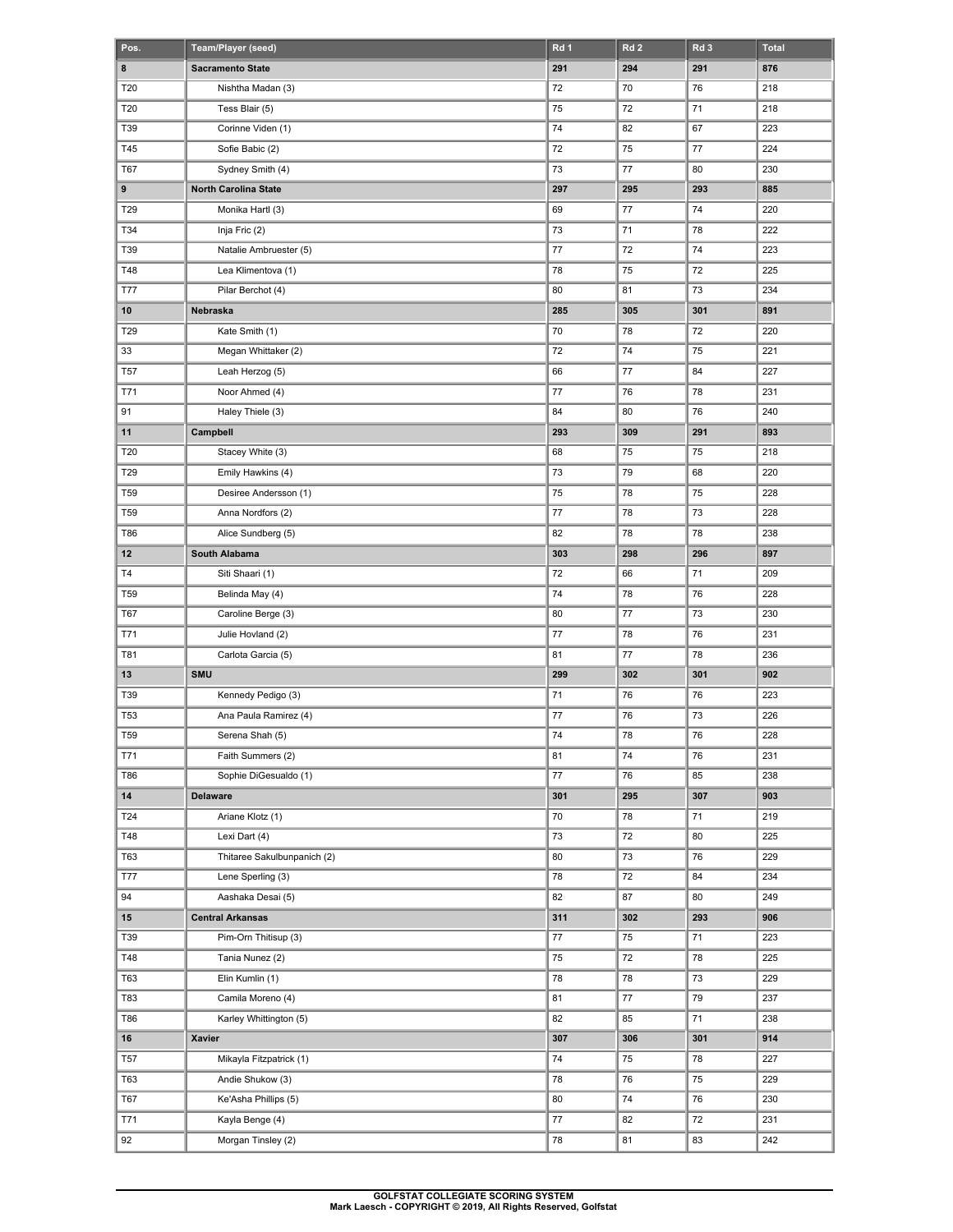| Pos.       | Team/Player (seed)       | Rd <sub>1</sub> | Rd 2 | Rd <sub>3</sub> | <b>Total</b> |
|------------|--------------------------|-----------------|------|-----------------|--------------|
| 17         | East Tennessee St.       | 312             | 312  | 301             | 925          |
| T12        | Tereza Melecka (1)       | 67              | 71   | 77              | 215          |
| <b>T53</b> | Warda Rawof (3)          | 76              | 74   | 76              | 226          |
| T83        | Kornbongkoat Sararat (4) | 83              | 82   | 72              | 237          |
| T95        | Rimsha Ijaz (2)          | 86              | 85   | 82              | 253          |
| T95        | Parkha Ijaz (5)          | 89              | 88   | 76              | 253          |
| 18         | <b>UC</b> - Riverside    | 310             | 329  | 294             | 933          |
| T34        | Jennifer Deng (2)        | 74              | 79   | 69              | 222          |
| T81        | Kayla Kwong (4)          | 80              | 85   | 71              | 236          |
| T83        | Ping Huang (3)           | 77              | 82   | 78              | 237          |
| T89        | Nicole Le (1)            | 79              | 83   | 77              | 239          |
| 93         | Nao Bando (5)            | 81              | 86   | 77              | 244          |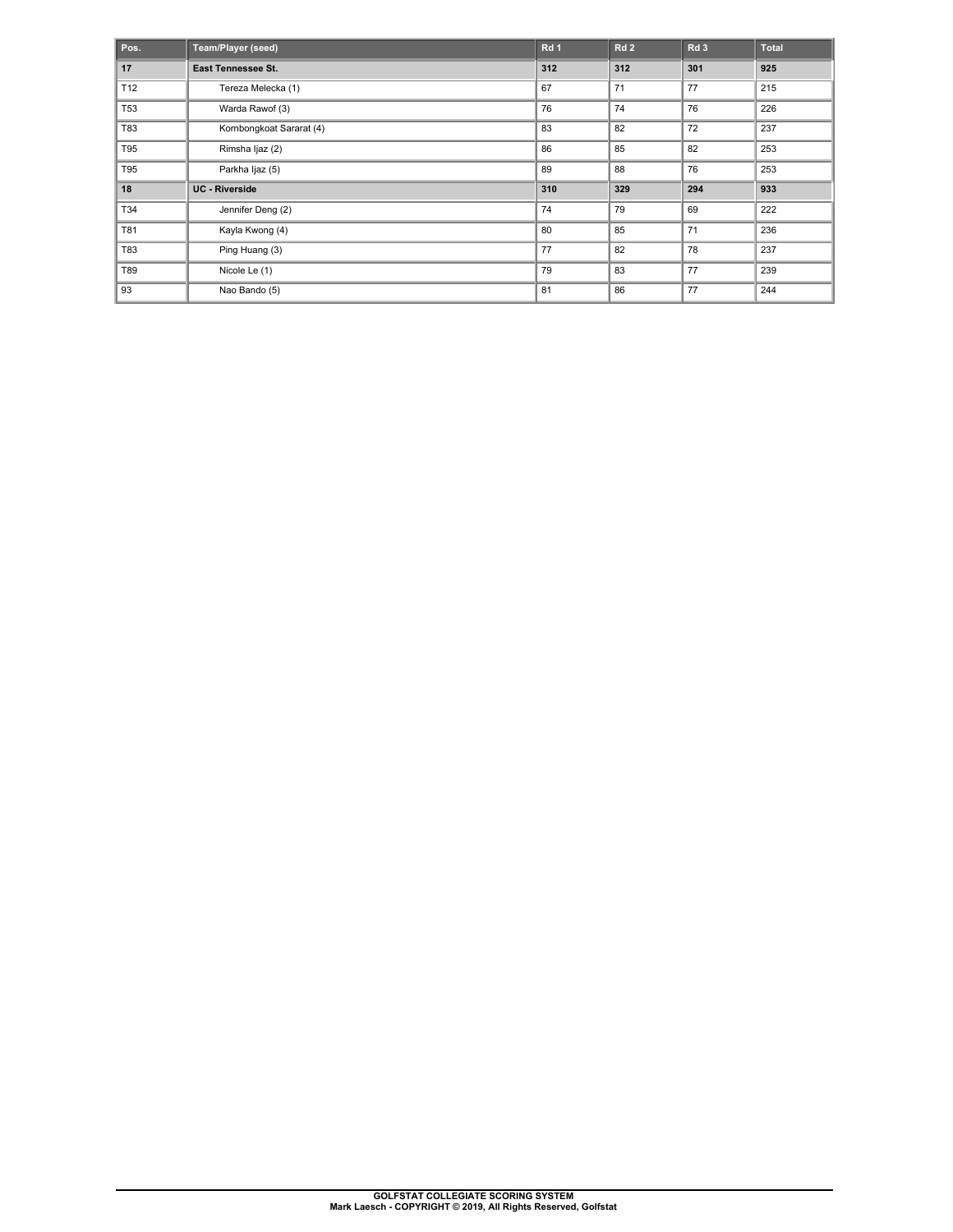## **Individuals**

| Pos.            | Player (Team)                   | Rd <sub>1</sub> | Rd <sub>2</sub> | Rd <sub>3</sub> | <b>Total</b> |
|-----------------|---------------------------------|-----------------|-----------------|-----------------|--------------|
| T <sub>12</sub> | Alison Armstrong (Denver)       | 71              | 71              | 73              | 215          |
| T18             | Yuki Yoshihara (UCLA)           | 73              | 74              | 70              | 217          |
| T <sub>20</sub> | Ellen Hutchinson-Kay (Ole Miss) | 71              | 73              | 74              | 218          |
| T <sub>29</sub> | Jessica Haraden (Nebraska)      | 75              | 74              | 71              | 220          |
| T <sub>53</sub> | Kathrine Chan (Pepperdine)      | 72              | 78              | 76              | 226          |
| 76              | Amy Kucera (Xavier)             | 76              | 79              | 78              | 233          |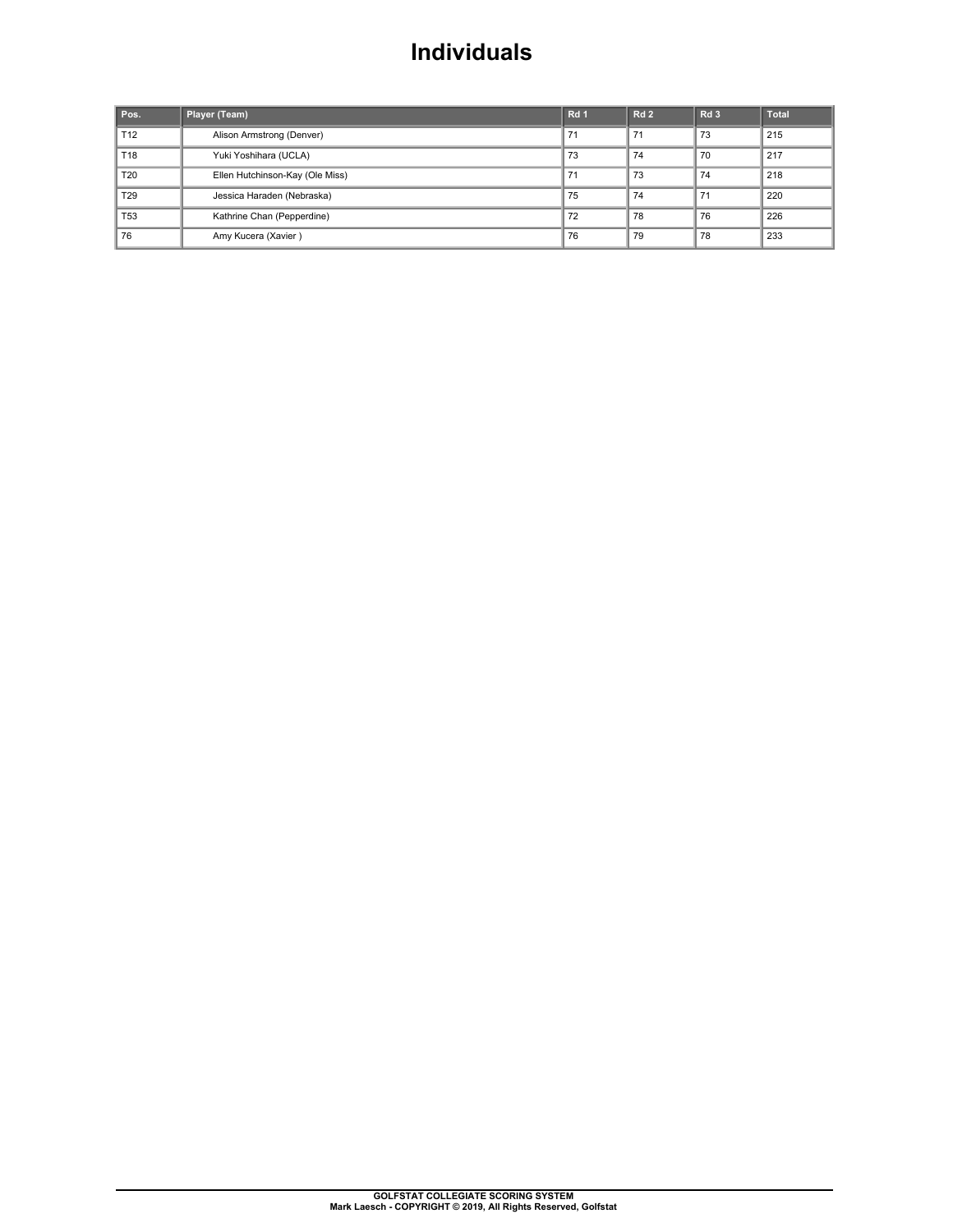|                | <b>Par 3 Scoring</b> |      |                |                   | <b>Par 4 Scoring</b>   |      |              |                   | <b>Par 5 Scoring</b>    |      |                |
|----------------|----------------------|------|----------------|-------------------|------------------------|------|--------------|-------------------|-------------------------|------|----------------|
| S. Igbal       | TCU                  | 2.67 | $-4$           | M. Schmit         | Kenn. St.              | 3.77 | $-7$         | S. Kiellker       | S.Diego St              | 4.33 | $-\frac{8}{5}$ |
| A. Zanusso     | Denver               | 2.67 | $-4$           | A. Armstrong      | Denver                 | 3.80 | $-6$         | M. Weinstein      | Denver                  | 4.42 | $-7$           |
| C. Garcia      | So Alabama           | 2.75 | $-3$           | S. Shaari         | So Alabama             | 3.83 | $-5$         | K. Smith          | Nebraska                | 4.42 | $-7$           |
| N. Ambruester  | <b>NCSU</b>          | 2.75 | $-3$           | P. Hermansson     | Ole Miss               | 3.90 | $-3$         | A. Zanusso        | Denver                  | 4.42 | $-7$           |
| A. Lignell     | Ole Miss             | 2.83 | $-2$           | E. Spitz          | <b>UCLA</b>            | 3.90 | $-3$         | A. Melton         | Pepperdine              | 4.42 | $-7$           |
| C. Aveling     | Kenn. St.            | 2.83 | $-2$           | A. Melton         | Pepperdine             | 3.97 | $-1$         | A. Wilson         | <b>UCLA</b>             | 4.42 | $-7$           |
| N. Madan       | Sac. St.             | 2.83 | $-2$           | A. Lignell        | Ole Miss               | 3.97 | $-1$         | T. King           | <b>TCU</b>              | 4.50 | $-6$           |
| M. Weinstein   | Denver               | 2.83 | $-2$           | S. Igbal          | <b>TCU</b>             | 3.97 | $-1$         | T. Melecka        | ETSU                    | 4.50 | $-6$           |
| A. Shukow      | Xavier               | 2.92 | $-1$           | K. Swann          | Ole Miss               | 3.97 | $-1$         | E. Hutchinson-Kav | Ole Miss                | 4.58 | $-5$           |
| C. Viden       | Sac. St.             | 2.92 | $-1$           | T. Blair          | Sac. St.               | 3.97 | $-1$         | E. Spitz          | <b>UCLA</b>             | 4.58 | $-5$           |
| A. Melton      | Pepperdine           | 2.92 | $-1$           | M. Kobori         | Pepperdine             | 3.97 | $-1$         | T. Akabane        | <b>UCLA</b>             | 4.58 | $-5$           |
| P. Thitisup    | <b>UCA</b>           | 2.92 | $-1$           | A. Klotz          | Delaware               | 4.00 | E            | S. He             | Pepperdine              | 4.67 | $-4$           |
| E. Spitz       | <b>UCLA</b>          | 3.00 | E              | S. White          | Campbell               | 4.00 | E            | C. Viden          | Sac. St.                | 4.67 | $-4$           |
| A. Wilson      | <b>UCLA</b>          | 3.00 | E              | J. Johnson        | Ole Miss               | 4.00 | E            | M. Kobori         | Pepperdine              | 4.67 | $-4$           |
| E. Paltrinieri | <b>UCLA</b>          | 3.00 | E              | S. Kjellker       | S.Diego St             | 4.00 | E            | J. Johnson        | Ole Miss                | 4.75 | $-3$           |
| Y. Yoshihara   | <b>UCLA</b>          | 3.00 | E              | T. Melecka        | <b>ETSU</b>            | 4.00 | E            | S. Shaari         | So Alabama              | 4.75 | $-3$           |
| K. Swann       | Ole Miss             | 3.00 | E              | A. Zanusso        | Denver                 | 4.00 | E            | D. Andersson      | Campbell                | 4.75 | $-3$           |
| I. Fric        | <b>NCSU</b>          | 3.00 | E              | R. Guzman         | Pepperdine             | 4.03 | $+1$         | S. Babic          | Sac. St.                | 4.75 | $-3$           |
| B. Kil         | Kenn. St.            | 3.00 | E              |                   | <b>TCU</b>             | 4.03 | $+1$         | M. Whittaker      |                         | 4.75 | $-3$           |
|                | <b>TCU</b>           | 3.00 | E              | J. Park           |                        | 4.03 |              |                   | Nebraska<br><b>NCSU</b> | 4.75 | $-3$           |
| V. Pacheco     |                      | 3.00 |                | J. Haraden        | Nebraska<br><b>SMU</b> |      | $+1$<br>$+2$ | L. Klimentova     |                         |      | $-3$           |
| A. Nordfors    | Campbell             | 3.00 | E<br>E         | K. Pedigo         |                        | 4.07 |              | A. Lignell        | Ole Miss                | 4.75 | $-3$           |
| D. Andersson   | Campbell             |      |                | M. Fitzpatrick    | Xavier                 | 4.07 | $+2$         | G. Carpinelli     | S.Diego St              | 4.75 |                |
|                |                      |      |                |                   |                        |      |              |                   |                         |      |                |
|                | <b>Eagles</b>        |      |                |                   | <b>Birdies</b>         |      |              |                   | Pars                    |      |                |
| S. Shaari      | So Alabama           |      | $\overline{2}$ | S. Kjellker       | S.Diego St             |      | 16           | B. Kil            | Kenn. St.               |      | 39             |
| I. Fric        | <b>NCSU</b>          |      | $\overline{2}$ | A. Melton         | Pepperdine             |      | 16           | M. Galdiano       | <b>UCLA</b>             |      | 38             |
| L. Sperling    | Delaware             |      | $\mathbf{1}$   | E. Spitz          | <b>UCLA</b>            |      | 16           | M. Kobori         | Pepperdine              |      | 37             |
| A. Melton      | Pepperdine           |      | 1              | A. Lignell        | Ole Miss               |      | 15           | C. Aveling        | Kenn. St.               |      | 37             |
| L. Herzog      | Nebraska             |      | 1              | A. Zanusso        | Denver                 |      | 15           | K. Pedigo         | <b>SMU</b>              |      | 37             |
| B. Ilas        | S.Diego St           |      | 1              | T. King           | TCU                    |      | 15           | IM. Whittaker     | Nebraska                |      | 37             |
| N. Bando       | Riverside            |      | 1              | S. labal          | <b>TCU</b>             |      | 15           | E. Hutchinson-Kay | Ole Miss                |      | 37             |
| A. Wilson      | <b>UCLA</b>          |      | 1              | M. Weinstein      | Denver                 |      | 14           | J. Dena           | Riverside               |      | 37             |
| G. Carpinelli  | S.Diego St           |      | 1              | IP. Hermansson    | Ole Miss               |      | 14           | B. Ilas           | S.Diego St              |      | 36             |
| K. Phillips    | Xavier               |      | $\mathbf{1}$   | E. Paltrinieri    | <b>UCLA</b>            |      | 14           | N. Madan          | Sac. St.                |      | 36             |
| M. Hartl       | <b>NCSU</b>          |      | $\mathbf{1}$   | IM. Schmit        | Kenn. St.              |      | 14           | N. Ambruester     | <b>NCSU</b>             |      | 35             |
| S. He          | Pepperdine           |      | 1              | K. Swann          | Ole Miss               |      | 13           | Y. Yoshihara      | <b>UCLA</b>             |      | 35             |
| S. Iqbal       | TCU                  |      | 1              | <b>T. Akabane</b> | <b>UCLA</b>            |      | 13           | lM. Hartl         | <b>NCSU</b>             |      | 35             |
| P. Huang       | Riverside            |      | 1              | S. Shaari         | So Alabama             |      | 13           | IJ. Park          | <b>TCU</b>              |      | 34             |
| C. Viden       | Sac. St.             |      | 1              | <b>T. Melecka</b> | <b>ETSU</b>            |      | 13           | <b>T. Anudit</b>  | Kenn. St.               |      | 34             |
| A. Zanusso     | Denver               |      | 1              | IJ. Johnson       | Ole Miss               |      | 12           | P. Thitisup       | <b>UCA</b>              |      | 34             |
| J. Haraden     | Nebraska             |      | 1              | A. Armstrong      | Denver                 |      | 12           | IA. Kucera        | Xavier                  |      | 34             |
| K. Smith       | Nebraska             |      | 1              | K. Smith          | Nebraska               |      | 12           | J. Haraden        | Nebraska                |      | 33             |
| P. Hermansson  | Ole Miss             |      | 1              | IC. Viden         | Sac. St.               |      | 12           | IC. Moreno        | <b>UCA</b>              |      | 33             |
| A. Klotz       | Delaware             |      | 1              | <b>T. Blair</b>   | Sac. St.               |      | 12           | IL. Dart          | Delaware                |      | 33             |
| S. White       | Campbell             |      | 1              | A. Wilson         | <b>UCLA</b>            |      | 12           | A. Armstrong      | Denver                  |      | 33             |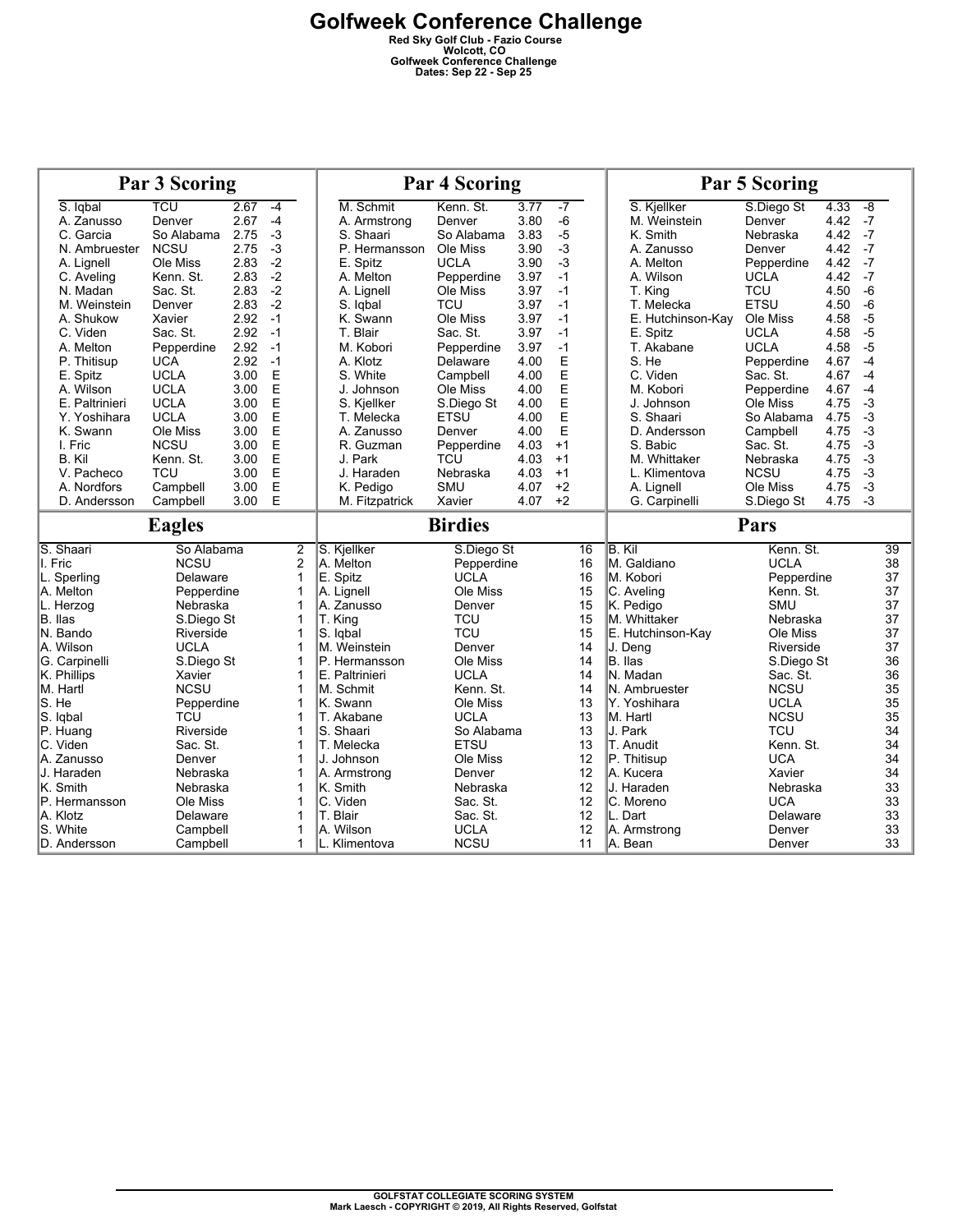|              | <b>Average score per round</b> |       |                               |  |  |  |  |  |  |  |
|--------------|--------------------------------|-------|-------------------------------|--|--|--|--|--|--|--|
| Round        | <b>Course</b>                  |       | Average Score Complete Rounds |  |  |  |  |  |  |  |
| 1            | Golfweek Conference Challenge  | 75.08 | 96                            |  |  |  |  |  |  |  |
| $\mathbf{2}$ | Golfweek Conference Challenge  | 75.81 | 96                            |  |  |  |  |  |  |  |
| 3            | Golfweek Conference Challenge  | 74 42 | 96                            |  |  |  |  |  |  |  |
|              |                                |       |                               |  |  |  |  |  |  |  |
|              | <b>Total Average Scores</b>    |       |                               |  |  |  |  |  |  |  |
|              | Golfweek Conference Challenge  | 288   |                               |  |  |  |  |  |  |  |
|              |                                |       |                               |  |  |  |  |  |  |  |

### **Red Sky Golf Club - Fazio Course: Golfweek Conference Challenge**

|                | Round 3 |       |                 |       |        |     |       |                 |                |  |
|----------------|---------|-------|-----------------|-------|--------|-----|-------|-----------------|----------------|--|
| hole           | par     | yards | double<br>eagle | eagle | birdie | par | bogey | double<br>bogey | other          |  |
| 1              | 4       | 420   |                 |       | 7      | 54  | 26    | 7               | $\overline{c}$ |  |
| $\overline{2}$ | 5       | 550   |                 |       | 26     | 45  | 19    | 5               | 1              |  |
| 3              | 4       | 275   |                 |       | 23     | 65  | 4     | $\overline{2}$  | 2              |  |
| 4              | 4       | 375   |                 |       | 7      | 55  | 29    | 5               |                |  |
| 5              | 5       | 510   |                 | 1     | 26     | 54  | 10    | 3               | $\overline{c}$ |  |
| 6              | 4       | 350   |                 | 1     | 21     | 47  | 18    | 8               | 1              |  |
| 7              | 3       | 170   |                 |       | 4      | 66  | 23    | 3               |                |  |
| 8              | 4       | 338   |                 |       | 5      | 62  | 26    | 2               | 1              |  |
| 9              | 3       | 150   |                 |       | 11     | 63  | 20    | $\overline{c}$  |                |  |
| 10             | 3       | 152   |                 |       | 6      | 55  | 30    | 3               | $\overline{c}$ |  |
| 11             | 4       | 355   |                 |       | 25     | 52  | 12    | 6               | 1              |  |
| 12             | 4       | 340   |                 |       | 26     | 50  | 11    | 8               | 1              |  |
| 13             | 4       | 365   |                 |       | 15     | 58  | 17    | 3               | 3              |  |
| 14             | 4       | 385   |                 |       | 26     | 43  | 23    | 3               | 1              |  |
| 15             | 5       | 482   |                 | 3     | 14     | 55  | 22    | $\overline{2}$  |                |  |
| 16             | 4       | 403   |                 |       | 10     | 60  | 21    | 5               |                |  |
| 17             | 3       | 131   |                 |       | 21     | 66  | 9     |                 |                |  |
| 18             | 5       | 510   |                 | 1     | 31     | 35  | 18    | 11              |                |  |

|                | Round 3 |       |                                    |  |  |  |  |  |  |
|----------------|---------|-------|------------------------------------|--|--|--|--|--|--|
| hole           | par     | yards | <u>av</u> erage<br>relative to par |  |  |  |  |  |  |
| 1              | 4       | 420   | $+0.41$                            |  |  |  |  |  |  |
| 10             | 3       | 152   | $+0.38$                            |  |  |  |  |  |  |
| 4              | 4       | 375   | $+0.33$                            |  |  |  |  |  |  |
| 8              | 4       | 338   | $+0.29$                            |  |  |  |  |  |  |
| 7              | 3       | 170   | $+0.26$                            |  |  |  |  |  |  |
| 16             | 4       | 403   | $+0.22$                            |  |  |  |  |  |  |
| 13             | 4       | 365   | $+0.18$                            |  |  |  |  |  |  |
| 6              | 4       | 350   | $+0.15$                            |  |  |  |  |  |  |
| 9              | 3       | 150   | $+0.14$                            |  |  |  |  |  |  |
| 14             | 4       | 385   | $+0.08$                            |  |  |  |  |  |  |
| 18             | 5       | 510   | $+0.07$                            |  |  |  |  |  |  |
| $\overline{c}$ | 5       | 550   | $+0.07$                            |  |  |  |  |  |  |
| 15             | 5       | 482   | $+0.06$                            |  |  |  |  |  |  |
| 12             | 4       | 340   | $+0.04$                            |  |  |  |  |  |  |
| 11             | 4       | 355   | $+0.02$                            |  |  |  |  |  |  |
| 5              | 5       | 510   | $-0.06$                            |  |  |  |  |  |  |
| 3              | 4       | 275   | $-0.09$                            |  |  |  |  |  |  |
| 17             | 3       | 131   | $-0.13$                            |  |  |  |  |  |  |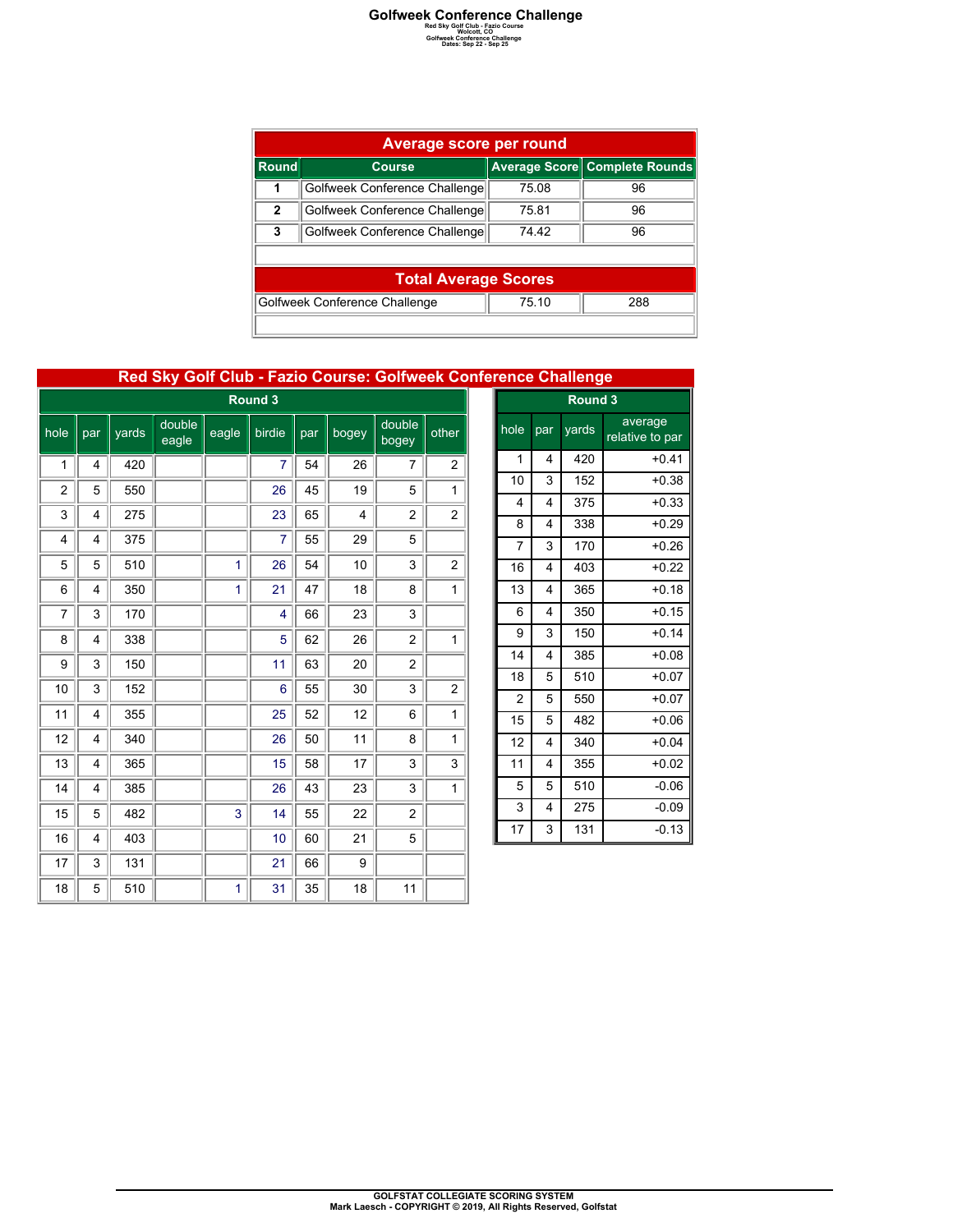|                | Round 1        |       | Round 2                    |                |                         |       | Round 3                    |                         |     |       |                            |
|----------------|----------------|-------|----------------------------|----------------|-------------------------|-------|----------------------------|-------------------------|-----|-------|----------------------------|
| $ $ hole       | par            | vards | average<br>relative to par | hole           | par                     | vards | average<br>relative to par | hole                    | par | vards | average<br>relative to par |
| 4              | 4              | 375   | $+0.65$                    | 14             | 4                       | 385   | $+0.75$                    | 1                       | 4   | 420   | $+0.41$                    |
| 11             | 4              | 355   | $+0.44$                    | 1              | 4                       | 420   | $+0.53$                    | 10                      | 3   | 152   | $+0.38$                    |
| 1              | 4              | 420   | $+0.35$                    | 4              | 4                       | 375   | $+0.44$                    | $\overline{\mathbf{4}}$ | 4   | 375   | $+0.33$                    |
| 7              | 3              | 170   | $+0.24$                    | 17             | 3                       | 131   | $+0.40$                    | 8                       | 4   | 338   | $+0.29$                    |
| 12             | $\overline{4}$ | 340   | $+0.24$                    | 12             | $\overline{\mathbf{4}}$ | 340   | $+0.36$                    | $\overline{7}$          | 3   | 170   | $+0.26$                    |
| 8              | $\overline{4}$ | 338   | $+0.23$                    | 9              | 3                       | 150   | $+0.33$                    | 16                      | 4   | 403   | $+0.22$                    |
| 9              | 3              | 150   | $+0.21$                    | 6              | 4                       | 350   | $+0.31$                    | 13                      | 4   | 365   | $+0.18$                    |
| 15             | 5              | 482   | $+0.18$                    | 16             | 4                       | 403   | $+0.28$                    | 6                       | 4   | 350   | $+0.15$                    |
| 16             | 4              | 403   | $+0.17$                    | $\overline{2}$ | 5                       | 550   | $+0.23$                    | 9                       | 3   | 150   | $+0.14$                    |
| 6              | 4              | 350   | $+0.16$                    | 8              | 4                       | 338   | $+0.21$                    | 14                      | 4   | 385   | $+0.08$                    |
| 13             | 4              | 365   | $+0.15$                    | 5              | 5                       | 510   | $+0.18$                    | 18                      | 5   | 510   | $+0.07$                    |
| 10             | 3              | 152   | $+0.13$                    | 11             | 4                       | 355   | $+0.17$                    | $\overline{c}$          | 5   | 550   | $+0.07$                    |
| $\overline{2}$ | 5              | 550   | $+0.13$                    | 10             | 3                       | 152   | $+0.15$                    | 15                      | 5   | 482   | $+0.06$                    |
| 3              | 4              | 275   | $+0.03$                    | $\overline{7}$ | 3                       | 170   | $+0.14$                    | 12                      | 4   | 340   | $+0.04$                    |
| 17             | 3              | 131   | $+0.00$                    | 13             | 4                       | 365   | $+0.05$                    | 11                      | 4   | 355   | $+0.02$                    |
| 14             | 4              | 385   | $-0.02$                    | 15             | 5                       | 482   | $-0.20$                    | 5                       | 5   | 510   | $-0.06$                    |
| 18             | 5              | 510   | $-0.03$                    | 18             | 5                       | 510   | $-0.25$                    | 3                       | 4   | 275   | $-0.09$                    |
| 5              | 5              | 510   | $-0.15$                    | 3              | $\overline{4}$          | 275   | $-0.26$                    | 17                      | 3   | 131   | $-0.13$                    |